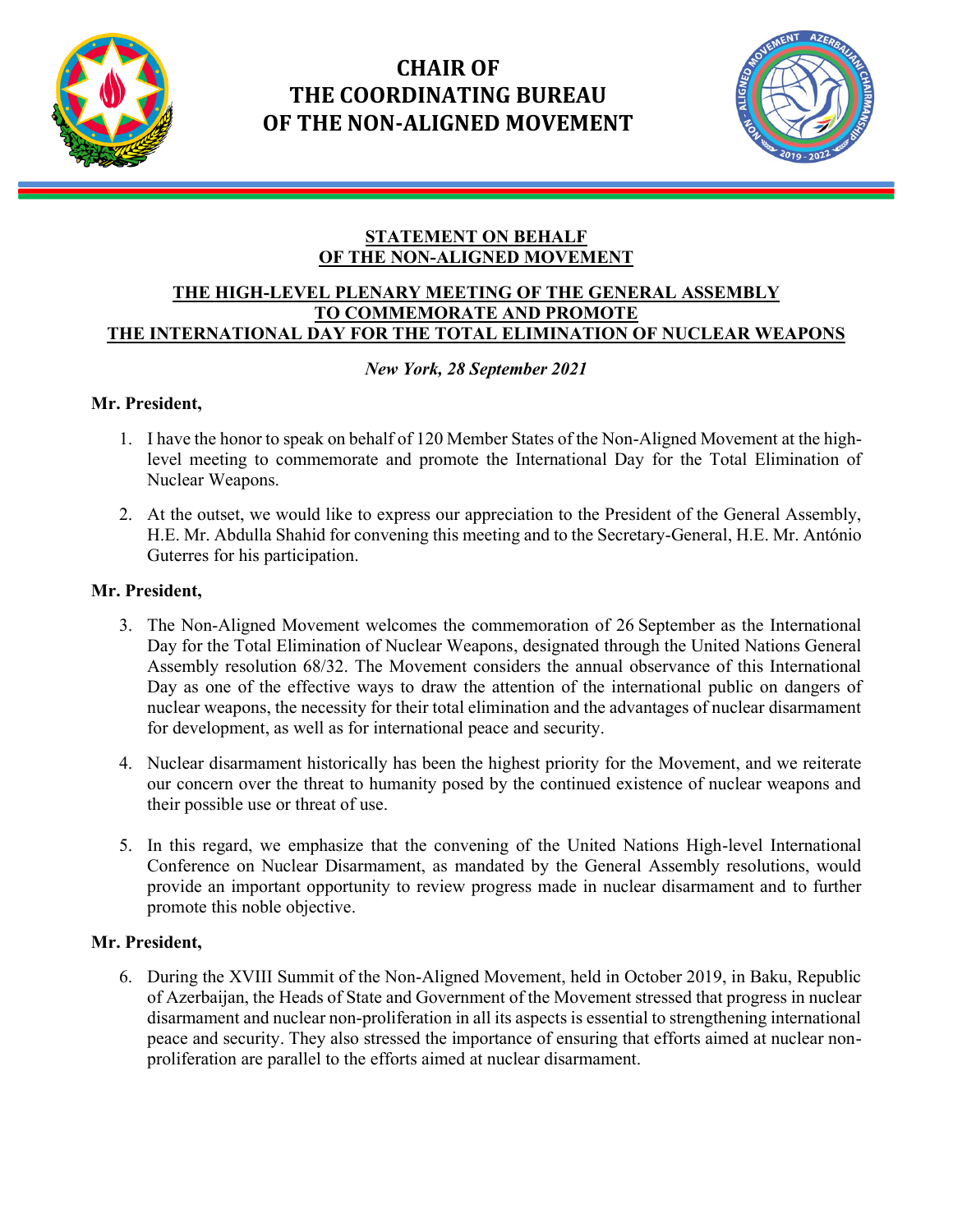

İ

# **CHAIR OF THE COORDINATING BUREAU OF THE NON-ALIGNED MOVEMENT**



## **Mr. President,**

- 7. As long as nuclear weapons exist, the risk of their use or threat of use, as well as their proliferation persists. Any use of nuclear weapons is a violation of the Charter of the United Nations and considering the catastrophic humanitarian consequences, the only and absolute guarantee against the use of nuclear weapons is their total elimination.
- 8. The slow progress towards nuclear disarmament and the Nuclear-Weapon States' lack of progress to accomplish the total elimination of their nuclear arsenals, in accordance with their relevant multilateral legal obligations, remain to be issues of deep concern to the Non-Aligned Movement. We reaffirm the need for the Nuclear-Weapon States that bear the primary responsibility for nuclear disarmament, to take urgent and concrete actions aimed at achieving this goal.
- 9. The Non-Aligned Movement further reiterates with concern, that improvements in existing nuclear weapons and the development of new types of nuclear weapons as provided for in the military doctrines of some NWS, including the United States Nuclear Posture Review, violate their legal obligations on nuclear disarmament, as well as the commitments made to diminish the role of nuclear weapons in their military and security policies and contravene the negative security assurances provided by the NWS. The Movement stresses once again that these improvements as well as the development of new types of such weapons violate also the commitments undertaken at the time of the conclusion of the Comprehensive Nuclear-Test-Ban Treaty (CTBT) and at the NPT Review Conference by the NWS.

#### **Mr. President,**

- 10. It is time to take a new and comprehensive approach on nuclear disarmament. The international community is waiting for the realization of the goal of the total elimination of nuclear weapons. There is an urgent need to make concrete and systematic progress towards this end.
- 11. The Non-Aligned Movement welcomes the convening of the First Session of the Conference on the Establishment of a Middle East Zone Free of Nuclear Weapons and other Weapons of Mass Destruction according to the General Assembly Decision 73/546, held from 18 November to 22 November 2019 at United Nations Headquarters in New York and adoption of a Political Declaration and its Final Report. Member States of the Movement look forward to the Second Session of the Conference and continue to call upon all States of the region, without exception, to actively participate in this Conference and negotiate in good faith and bring to a conclusion a legally-binding Treaty on the establishment of the Zone. The Movement also stresses that the resolution on the Middle East adopted by the 1995 Review and Extension Conference of the Parties to the NPT, as well as other relevant decisions on the subject, adopted within the context of the Review Conferences, remain valid until the objective of the establishment of a zone free of nuclear weapons and other weapons of mass destruction in the Middle East is achieved and that the implementation of decision 73/546 is without prejudice to the validity of aforesaid resolution and decisions and shall not also be construed as their replacement.
- 12. At the same time, the Non-Aligned Movement States Parties to the NPT continue to express deep